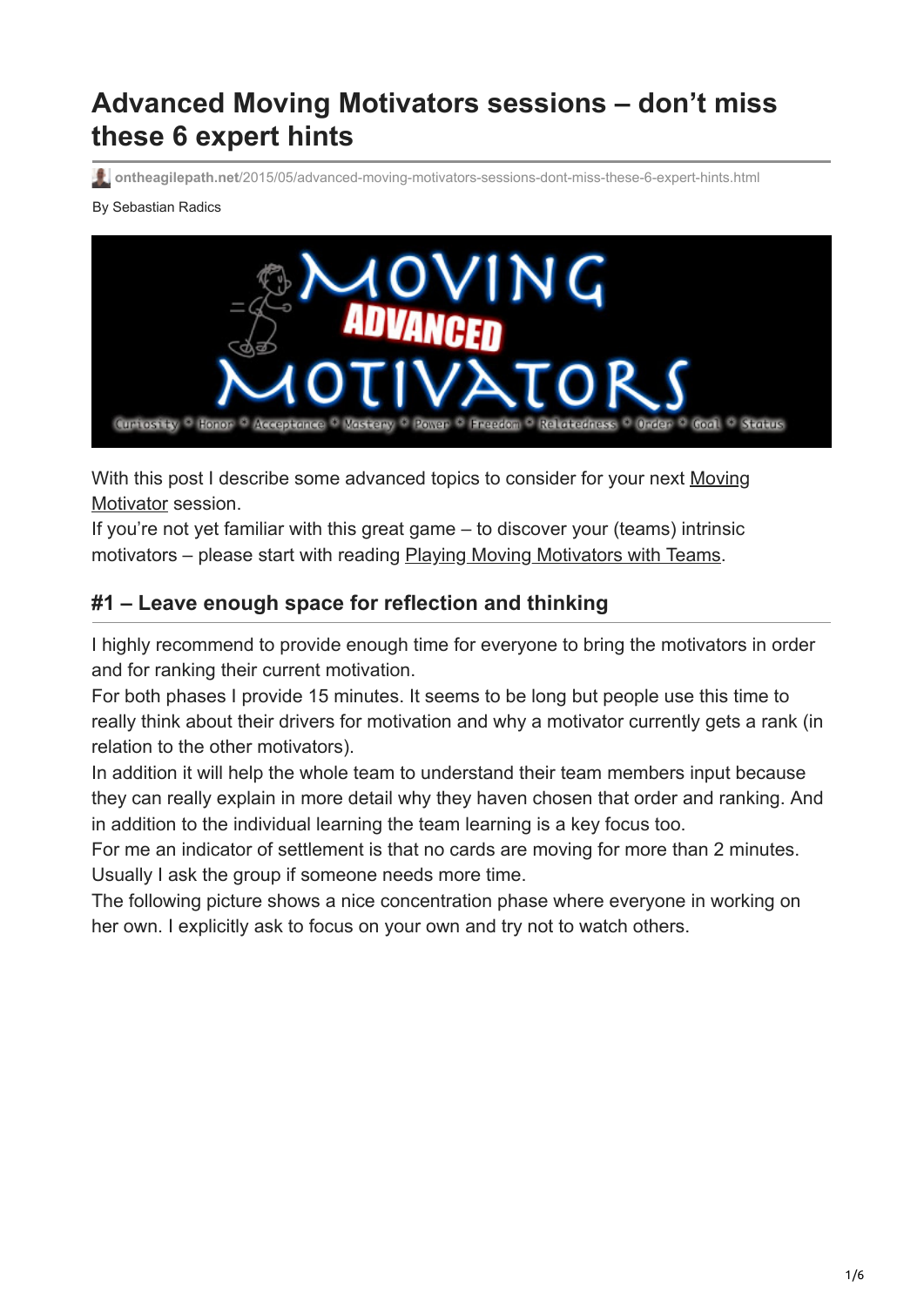

Between Phase I and Phase II include a short (15′) break and provide some sweets or snacks.

## **#2 – Make it a team event**

Let everyone really explain their order and invite every team member to visit the presenter.

Don't hesitate to ask questions to clarify misunderstandings. It's a high value time as everyone will learn a lot from their team mates. Closes everyones overview with a remarkable THANK YOU <Name> and initiate an applause by every team member. As the game moderator try to get in the background and let the team members update each other. I usually take a place behind the group and change my position as soon as someone starts talking to me.

Look at this group – highly engaged watching and listening to one team members explanation. Let them get up – energize it and honor everyones presentation by the teams visit. (By the way – do you see the time timer … defensive self correcting help to stay focussed  $\circ$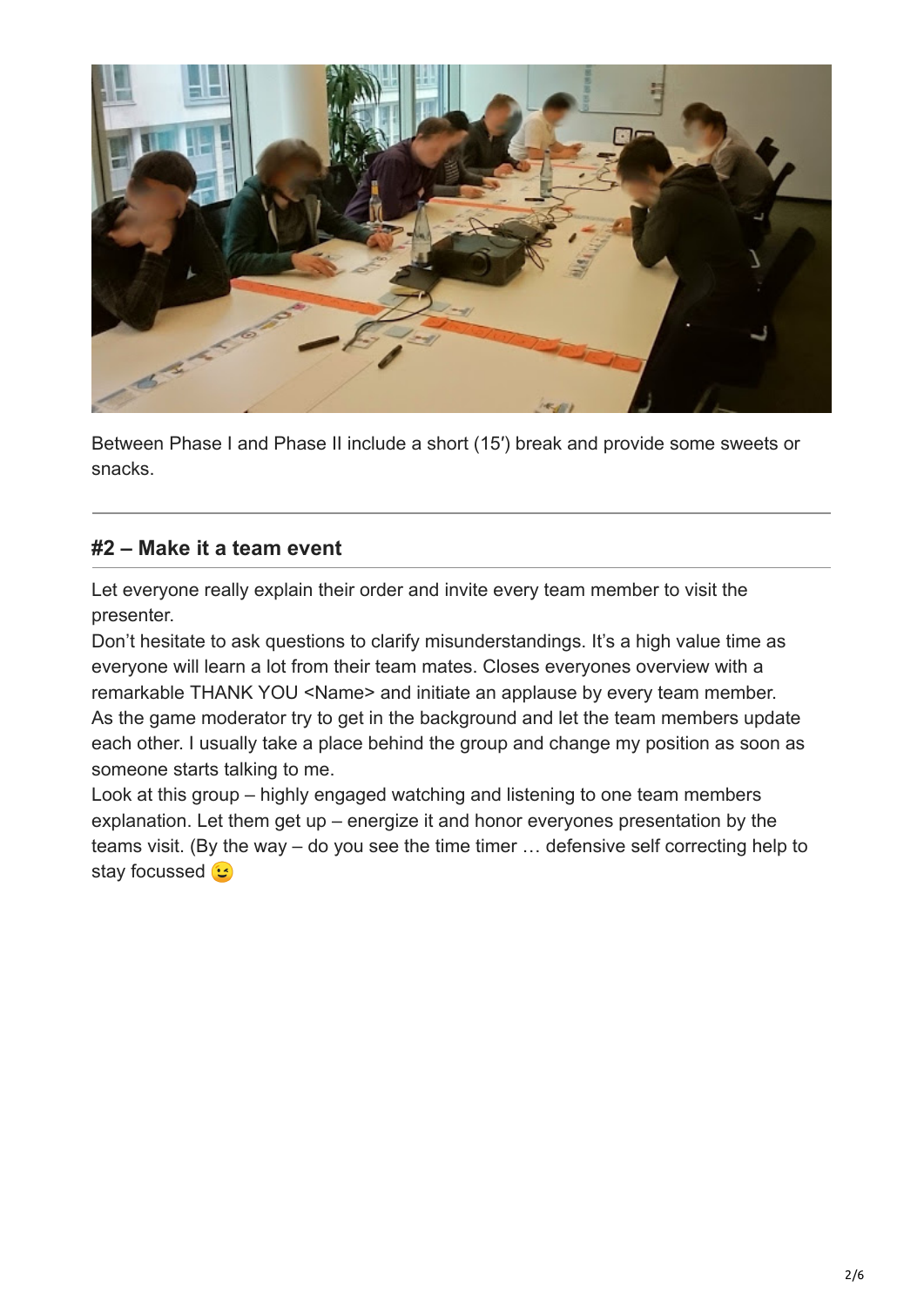

# **#3 – Data processing**

Ask everyone in the beginning to put a Sticky Note with the name on top of the playing area.

After Part I and II – I take photos for later documentation. I does not disturb the flow if I take the pictures during the presentation between the team members.

[This way you can easily recover to whom the data belongs when you enter it in the teams](http://www.ontheagilepath.net/2013/02/playing-jurgen-appelos-moving.html) moving motivator sheet.



# **#4 – Plan cross connection and include hierarchy if possible**

The answer for the question whether hierarchy should join the session is depending on the relationship between team and boss.

If they seem to have a trustworthy relationship I highly recommend including hierarchy as they really learn a lot from each other. It can remove barriers and leads to a common understanding.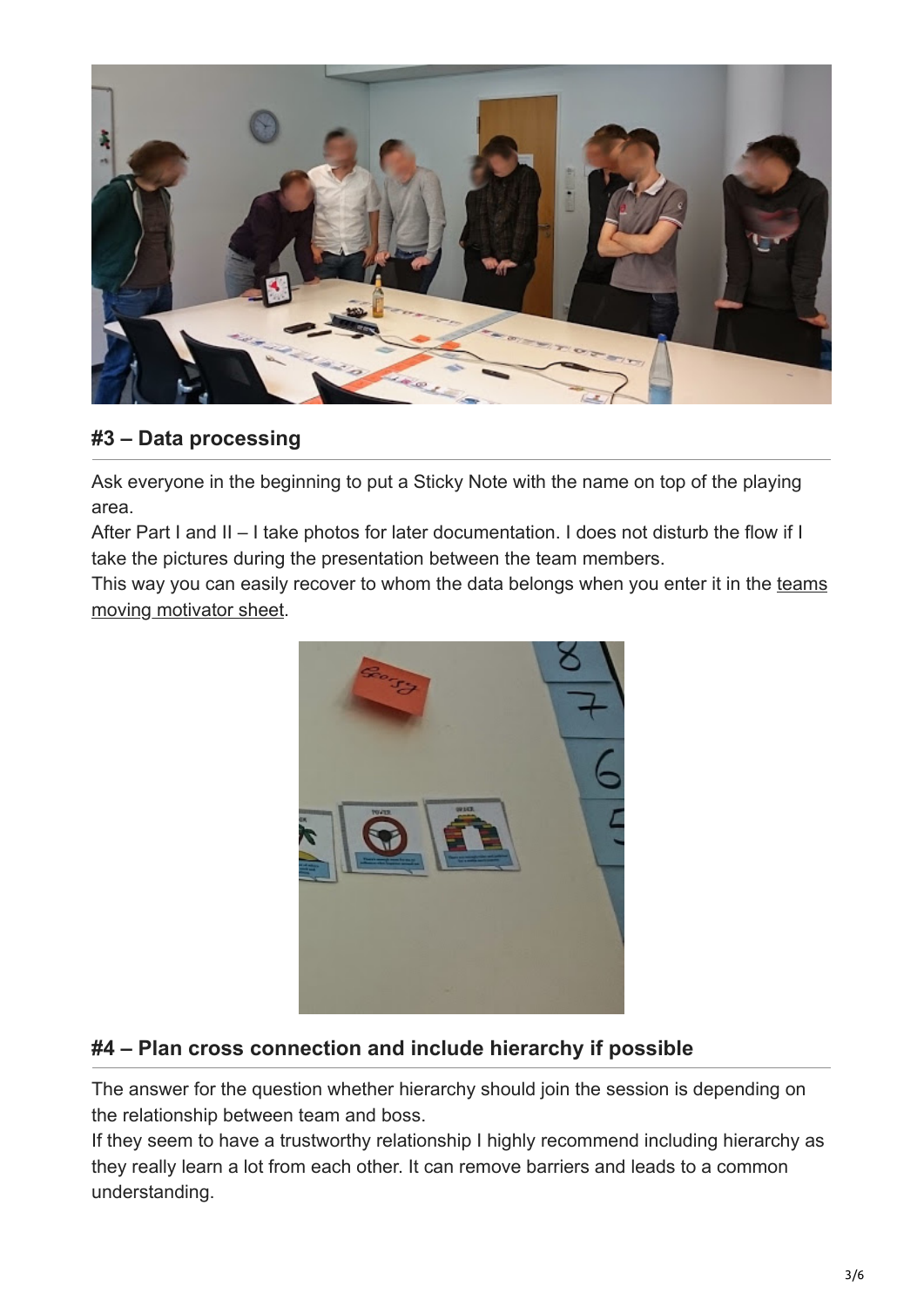But beware of having hierarchy involved when fights and distrust are the daily routine. For sure the whole session will be done with hidden agendas and highly faked results. It's a great idea to include your product owners and people working closely together with the team. As it's connecting people for sure it will help to involve their perspective too.

## **#5 – Plan time for reflection after conducting the game**

Last session I noticed the importance of having room for a group reflection of their exercise.

I planned 30′ and asked the group what they observed during the game. It was really inspiring and interesting both for the team and me. It approved that the time investment for Phase I + II was worth it.

## **Some observations**

- Great to get to know more about our boss and his motivation and current problems
- I like the input from privat areas
- We got honest answers in our team and it showed me that we trust each other
- The fine grained overview of my motivators was helpful (not just asking are you ok?)
- Often we had 2-3 priority points were most of the details and output was given
- Great to have defined categories shows what kind of motivational areas to consider
- Interesting bandwidth of motivations in our team
- Great method brought some deeper insights
- Entertaining all have been really present
- Structure was helpful we should now focus on asking the question how we can improve our motivation
- Categories and level balanced (not to private)
- Some motivators seem to be similar

### **What's next**

As the facilitator avoid the temptation to answer on the question – what to do with the results. I know it's a challenge  $\odot$  But let the group find their answers. Easiest done by asking – what do you think could be next steps? It's amazing how many suggestions (their suggestions) the group will find.

# **#6 – Some motivators interpreted**

For some of the motivators I think that the picture and text don't match and can be confusing (but complaining is easy – I just don't have better ones yet). Maybe some of my interpretation help or at start some controversy discussions. A short reminder: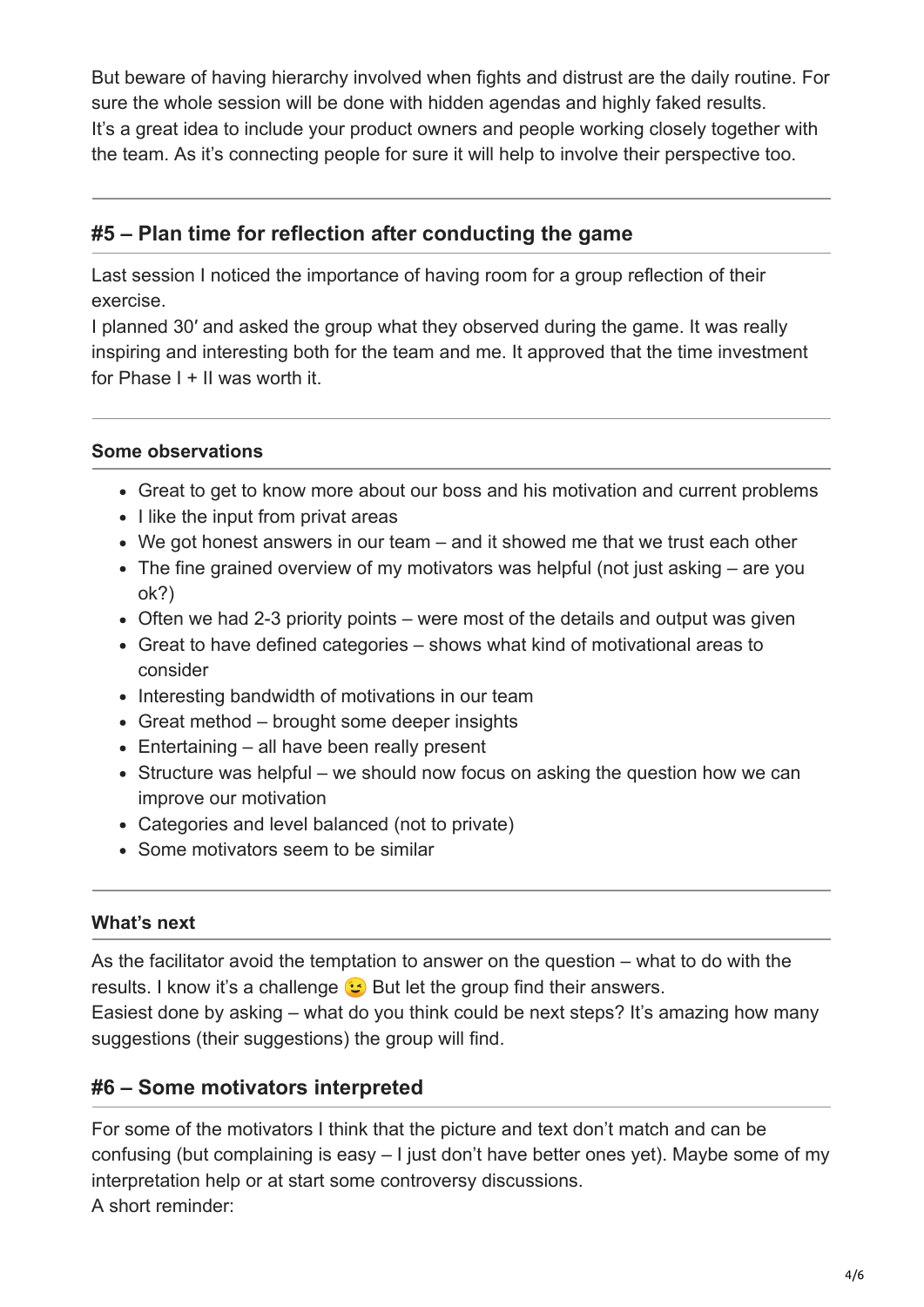| MOTIVATION LEVEL                                  |                         | 10 INTRINSIC MOTIVATORS                                           |
|---------------------------------------------------|-------------------------|-------------------------------------------------------------------|
|                                                   | G utiosity              | Plenty of things to<br>investigate and to think about             |
| O - completely not motivated                      | $\mathbb{H}$ onor       | My personal oclues are reflected<br>in how I work                 |
| 1 - nearly not motivated<br>$2 - less$ unotivated | <b>El</b> cceptauce     | People around me approve of<br>What I do one who I am             |
| 3 - slightly motivated                            | M aslery                | My work diallenges my competence                                  |
| 4 - moderalely motivated                          | <b>D</b> over           | There's enough toom for we to<br>Influence what happens around me |
| $S -$ motivated                                   | $F$ teedom              | I'm independent of others with                                    |
| 6 - motivated over average                        | $\mathbb{R}$ elatedness | I have good social contacts with the                              |
| 7 - highly wotivaled<br>8 - very high motivation  | $\circledcirc$ rder     | Thre are enough miles and policies                                |
|                                                   | $\mathbb{G}$ oal        | My perpose in life is effected in                                 |
|                                                   | $S_{\text{tatus}}$      | My position is good, and recognizer                               |

#### **Honor**

At least in Germany we do not talk about values that often. It helps to check for some examples beforehand. Googling I found e.g.

Equal rights, freedom, security, solidarity, happiness, truth, fairness, humanity, animal protection, human dignity, environment protection, tolerance, punctuality, sparingness, reliability, incorruptibility, diligence, modesty, sense of duty, …

## **Power and Freedom**

Freedom is about independence of my work from others. It overlaps with power but freedom has the focus on independency.

You can demotivate someone (if freedom is her important motivator) if you do everything as the whole team (every meeting, coding, lunch,…).

Power is more about being able to change and finish something. Am I trusted and empowered to take responsibility and finish it. Or is there an endless hierarchy layer and no trust in my ability to decide.

You demotivate people with power as their high priority motivator if there are too many handovers/gates and invisible fences that hinder a pragmatic and less administrative decision path.

## **Curiosity and Mastery**

Curiosity is about discovery and investigation of new things. Try some new technologies and frameworks. Get some cool hardware. Work with newest versions.